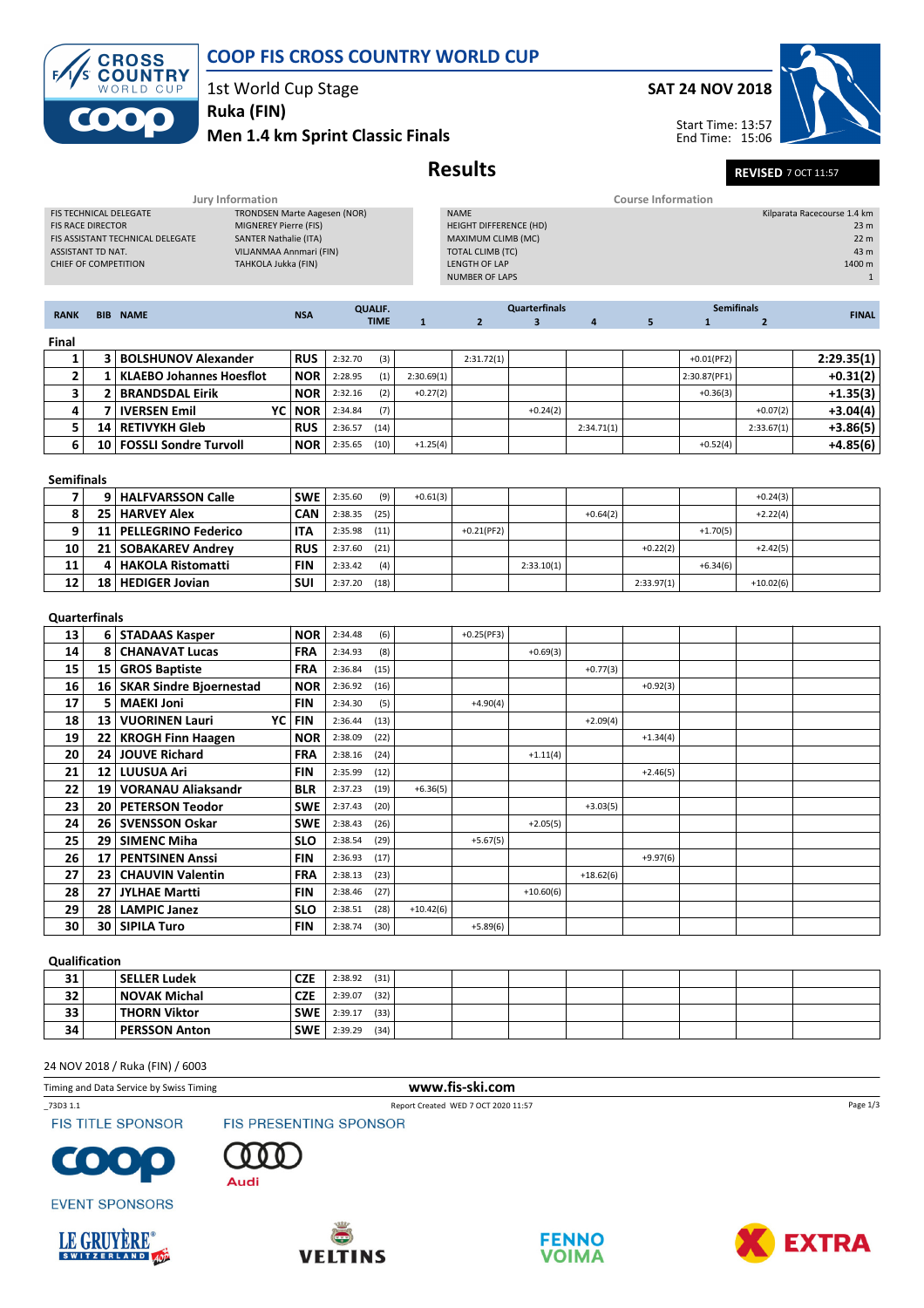



1st World Cup Stage

Men 1.4 km Sprint Classic Finals Ruka (FIN)



|               |                                  |            |                 |              | <b>Results</b> |                      |                |                |              | <b>REVISED 7 OCT 11:57</b> |              |
|---------------|----------------------------------|------------|-----------------|--------------|----------------|----------------------|----------------|----------------|--------------|----------------------------|--------------|
|               |                                  |            | <b>QUALIF.</b>  |              |                | <b>Quarterfinals</b> |                |                |              | <b>Semifinals</b>          |              |
| <b>RANK</b>   | <b>BIB NAME</b>                  | <b>NSA</b> | <b>TIME</b>     | $\mathbf{1}$ | $\overline{2}$ | $\mathbf{3}$         | $\overline{4}$ | 5 <sup>5</sup> | $\mathbf{1}$ | $\overline{2}$             | <b>FINAL</b> |
| Qualification |                                  |            |                 |              |                |                      |                |                |              |                            |              |
| 35            | <b>PETUKHOV Alexey</b>           | <b>RUS</b> | 2:39.70<br>(35) |              |                |                      |                |                |              |                            |              |
| 36            | <b>RASTELLI Maicol</b>           | ITA        | $2:39.94$ (=36) |              |                |                      |                |                |              |                            |              |
| 37            | <b>DE FABIANI Francesco</b>      | <b>ITA</b> | 2:40.15<br>(38) |              |                |                      |                |                |              |                            |              |
| 38            | MIYAZAWA Hiroyuki                | JPN        | 2:40.22<br>(40) |              |                |                      |                |                |              |                            |              |
| 39            | <b>NYENGET Martin Loewstroem</b> | <b>NOR</b> | 2:40.25<br>(41) |              |                |                      |                |                |              |                            |              |
| 40            | <b>BJORNSEN Erik</b>             | <b>USA</b> | 2:40.36<br>(42) |              |                |                      |                |                |              |                            |              |
| 41            | <b>MANNILA Lauri</b>             | FIN        | 2:40.37<br>(43) |              |                |                      |                |                |              |                            |              |
| 42            | <b>KRASNOV Andrey</b>            | <b>RUS</b> | 2:40.47<br>(44) |              |                |                      |                |                |              |                            |              |
| 43            | <b>BING Thomas</b>               | <b>GER</b> | 2:40.53<br>(45) |              |                |                      |                |                |              |                            |              |
| 44            | <b>KILP Marko</b>                | EST        | 2:40.77<br>(46) |              |                |                      |                |                |              |                            |              |
| 45            | <b>RANKEL Raido</b>              | <b>EST</b> | 2:40.91<br>(47) |              |                |                      |                |                |              |                            |              |
| 46            | <b>HAARALA Juuso</b>             | <b>FIN</b> | 2:41.12<br>(48) |              |                |                      |                |                |              |                            |              |
| 47            | <b>ARNAULT Clement</b>           | <b>FRA</b> | 2:41.20<br>(49) |              |                |                      |                |                |              |                            |              |
| 48            | <b>KAESER Erwan</b>              | SUI        | 2:41.28<br>(50) |              |                |                      |                |                |              |                            |              |
| 49            | <b>ROOS Henri</b>                | <b>EST</b> | 2:41.61<br>(51) |              |                |                      |                |                |              |                            |              |
| 50            | <b>STAREGA Maciej</b>            | <b>POL</b> | 2:41.63<br>(52) |              |                |                      |                |                |              |                            |              |
| 51            | <b>BURY Kamil</b>                | <b>POL</b> | 2:41.67<br>(53) |              |                |                      |                |                |              |                            |              |
| 52            | <b>SUHONEN Verneri</b>           | FIN        | 2:41.81<br>(54) |              |                |                      |                |                |              |                            |              |
| 53            | <b>BOLGER Kevin</b>              | <b>USA</b> | 2:42.14<br>(55) |              |                |                      |                |                |              |                            |              |
| 54            | <b>BORTSOV Konstantin</b>        | <b>KAZ</b> | (56)<br>2:42.17 |              |                |                      |                |                |              |                            |              |
| 55            | <b>VOLOTKA Denis</b>             | <b>KAZ</b> | 2:42.30<br>(57) |              |                |                      |                |                |              |                            |              |
| 56            | <b>CHEBOTKO Nikolay</b>          | <b>KAZ</b> | $2:42.62$ (=58) |              |                |                      |                |                |              |                            |              |
| 56            | <b>LEPISTO Lauri</b>             | FIN        | $2:42.62$ (=58) |              |                |                      |                |                |              |                            |              |
| 58            | <b>MALTSEV Artem</b>             | <b>RUS</b> | 2:42.65<br>(60) |              |                |                      |                |                |              |                            |              |
| 59            | <b>WICK Thomas</b>               | <b>GER</b> | 2:42.72<br>(61) |              |                |                      |                |                |              |                            |              |
| 60            | <b>MIKKONEN Juho</b>             | FIN        | 2:42.97<br>(62) |              |                |                      |                |                |              |                            |              |
| 61            | <b>ASTAPENKA Yury</b>            | <b>BLR</b> | 2:43.00<br>(63) |              |                |                      |                |                |              |                            |              |
| 62            | <b>WANG Qiang</b>                | <b>CHN</b> | 2:43.27<br>(64) |              |                |                      |                |                |              |                            |              |
| 63            | <b>AHONEN Ville</b>              | <b>FIN</b> | 2:43.95<br>(65) |              |                |                      |                |                |              |                            |              |
| 64            | <b>BRUGGER Janosch</b>           | <b>GER</b> | 2:44.04<br>(66) |              |                |                      |                |                |              |                            |              |
| 65            | <b>BAUMANN Jonas</b>             | SUI        | 2:44.14<br>(67) |              |                |                      |                |                |              |                            |              |
| 66            | <b>WESTBERG Karl-Johan</b>       | <b>SWE</b> | 2:44.20<br>(68) |              |                |                      |                |                |              |                            |              |
| 67            | <b>LOCKE Julien</b>              | <b>CAN</b> | 2:44.38<br>(69) |              |                |                      |                |                |              |                            |              |
| 68            | <b>SAXTON Benjamin</b>           | <b>USA</b> | 2:44.63<br>(70) |              |                |                      |                |                |              |                            |              |
| 69            | <b>SAARELA Ville-Petteri</b>     | <b>FIN</b> | 2:45.26<br>(71) |              |                |                      |                |                |              |                            |              |
| 70            | <b>KORPELA Heikki</b>            | <b>FIN</b> | 2:45.44<br>(72) |              |                |                      |                |                |              |                            |              |
| 71            | <b>RYPL Miroslav</b>             | <b>CZE</b> | 2:46.58<br>(73) |              |                |                      |                |                |              |                            |              |
| 72            | <b>DYUSSENOV Asset</b>           | KAZ        | 2:46.84<br>(74) |              |                |                      |                |                |              |                            |              |
| 73            | <b>SHIELDS Andy</b>              | CAN        | 2:47.54<br>(75) |              |                |                      |                |                |              |                            |              |
| 74            | <b>KENNEDY Russell</b>           | CAN        | 2:47.56<br>(76) |              |                |                      |                |                |              |                            |              |
| 75            | <b>EINARSSON Snorri Eythor</b>   | ISL        | 2:47.59<br>(77) |              |                |                      |                |                |              |                            |              |
| 76            | <b>NORRIS David</b>              | <b>USA</b> | 2:48.00<br>(78) |              |                |                      |                |                |              |                            |              |
| 77            | <b>KRASOVSKYI Oleksii</b>        | <b>UKR</b> | 2:48.19<br>(79) |              |                |                      |                |                |              |                            |              |
| 78            | PEREKHODA Ruslan                 | <b>UKR</b> | 2:50.99<br>(80) |              |                |                      |                |                |              |                            |              |
| 79            | <b>SHANG Jincai</b>              | <b>CHN</b> | (81)<br>2:51.16 |              |                |                      |                |                |              |                            |              |
| 80            | <b>BIKSE Indulis</b>             | LAT        | 2:51.44<br>(82) |              |                |                      |                |                |              |                            |              |

24 NOV 2018 / Ruka (FIN) / 6003

Timing and Data Service by Swiss Timing **www.fis-ski.com** 

\_73D3 1.1 Report Created WED 7 OCT 2020 11:57

**FIS TITLE SPONSOR** 





**EVENT SPONSORS** 





FIS PRESENTING SPONSOR





Page 2/3